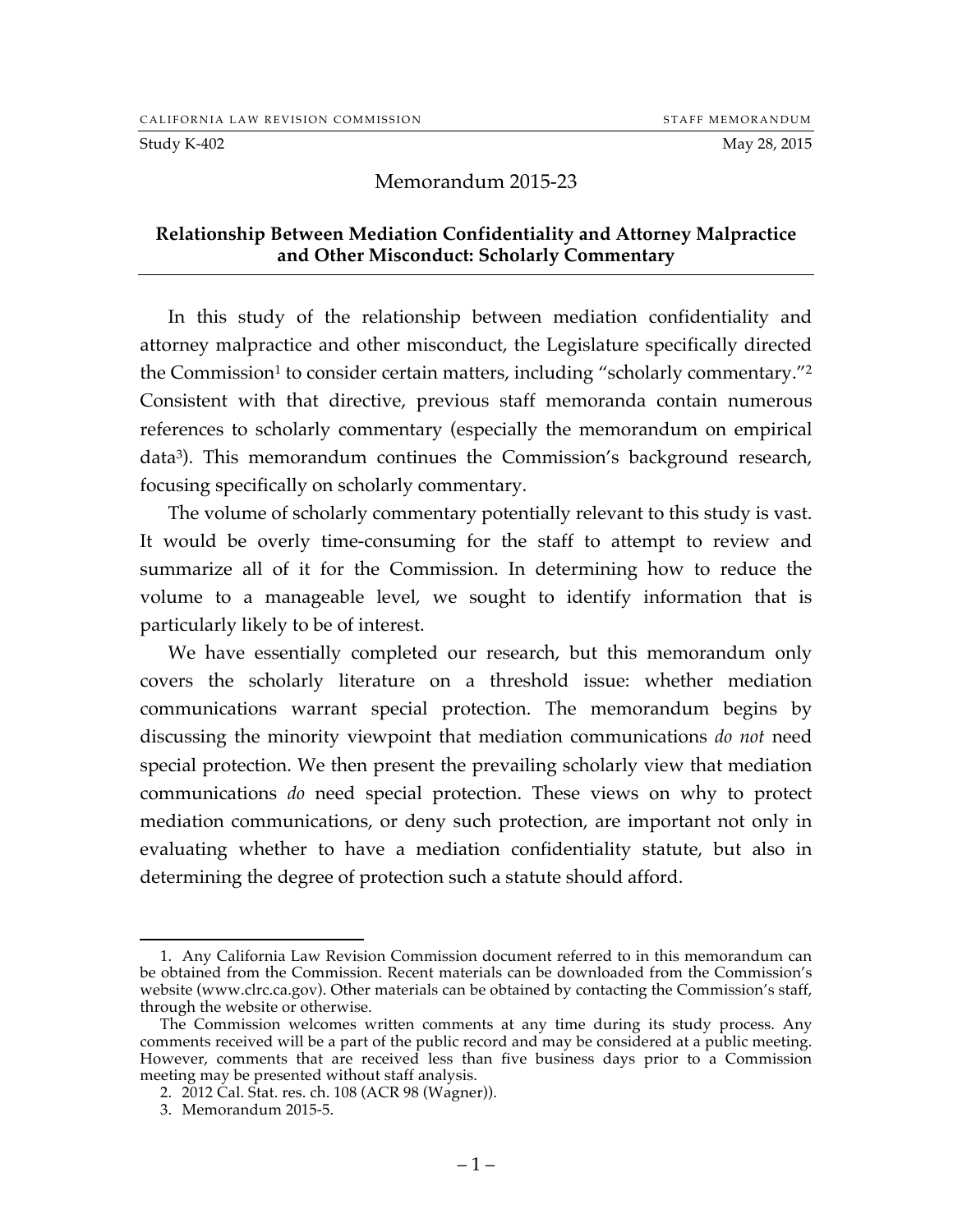A future memorandum will focus on the scholarly debates over the type and extent of protection needed, particularly with regard to the intersection of mediation and attorney malpractice and other misconduct. We plan to present that memorandum in conjunction with a memorandum compiling and discussing the full array of options suggested in the course of this study.

## MEDIATION COMMUNICATIONS DO NOT NEED SPECIAL PROTECTION

In 1986, Prof. Eric Green (Boston University School of Law) took the "heretical view" that a mediation privilege was neither necessary nor desirable.4 He contended that the protection for settlement negotiations under Federal Rule of Evidence 408 (with some tweaks), coupled with the use of contractual confidentiality agreements, was sufficient.5 A few other scholars have since expressed similar views, most notably Prof. Brad Reich (Drake University School of Law)<sup>6</sup> and Prof. Scott Hughes (University of Alabama School of Law) .<sup>7</sup>

All three of these professors stressed the lack of empirical evidence on the value of a mediation privilege. The staff has previously discussed the empirical data (or lack thereof) and will not repeat that analysis here.<sup>8</sup>

In addition to making an empirical argument, Prof. Green said that creation of a new privilege warrants "a heavy dose" of skepticism.9 He cautioned that "[t]he benefits of a *blanket* confidentiality privilege are minimal at best, and do not outweigh the tremendous harm that will result from the public perception that a mediation that takes place behind a curtain of confidentiality may produce unfair results."10 He said there should be confidentiality exceptions where there are "strong countervailing public interests" (such as "bad faith, illegal conduct, fraud, or … other abuse of the mediation process"), but "if exceptions are to be

 <sup>4.</sup> Eric Green, *A Heretical View of the Mediation Privilege,* 2 Ohio St. J. Disp. Resol. 1 (1986).

<sup>5.</sup> *Id.* at 36.

<sup>6.</sup> See J. Brad Reich, *Call for Intellectual Honesty: A Response to the Uniform Mediation Act's Privilege Agaisnt Disclosure,* 2001 J. Disp. Resol. 1 (2001).

For another negative view of mediation confidentiality, see Kevin Gibson, *Confidentiality in Mediation: A Moral Reassessment,* 1 J. Disp. Resol. 25 (1992) (contending that confidentiality should be breached in many cases and "[t]here is little evidence to suggest that mediation would be ineffective if it were not confidential.").

<sup>7.</sup> See, e.g., Scott Hughes, *A Closer Look: The Case for a Mediation Confidentiality Privilege Still Has Not Been Made,* 5 Disp. Resol. Mag. 14 (Winter 1998).

<sup>8.</sup> See Memorandum 2015-5.

<sup>9.</sup> Green, *supra* note 4, at 11.

<sup>10.</sup> *Id.* (emphasis added).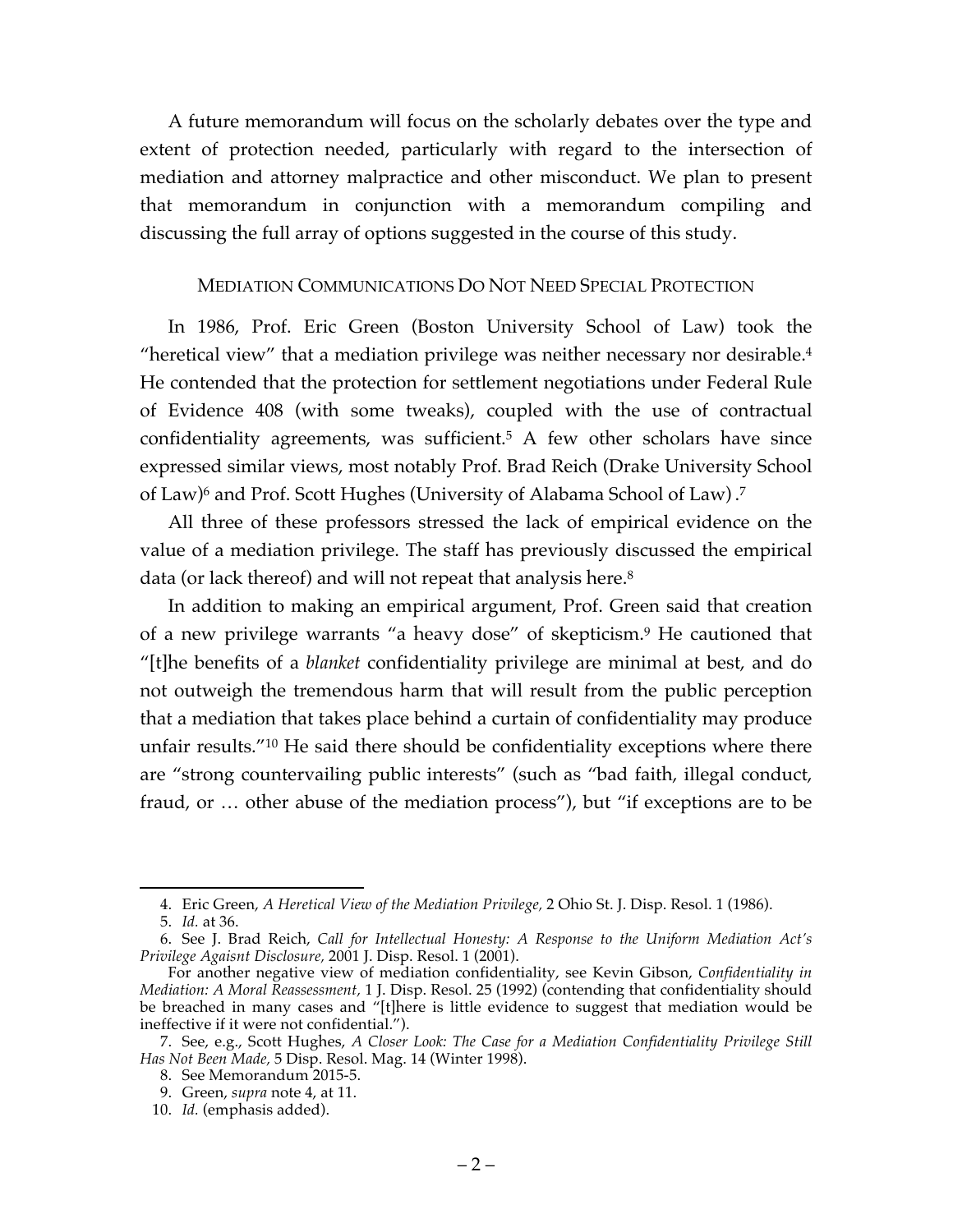inferred on an ad hoc basis, what is the advantage of a statute that appears absolute but which, in fact, is subject to case-by-case determination?"11

Having criticized the concept of a *blanket* confidentiality privilege, Prof. Green went on to argue that drafting a *properly nuanced* mediation confidentiality statute would be difficult and perilous:

[A]ttempting to draft an effective mediation statute that protects what should be protected and exempts what ought not to be protected, while well-intentioned, is extremely difficult. It is also dangerous to the practice of mediation because errors of omission can leave parties to mediation more exposed than before and errors of comission can frustrate important public interests and, eventually, lead to a backlash against mediation.<sup>12</sup>

In other words, he was concerned that any less-than-absolute mediation confidentiality statute would be both over-inclusive and under-inclusive, and the improper fit would cause problems that "may well be counterproductive to the goal of increased acceptance of private dispute resolution."13

Prof. Green also analyzed the need for a mediation privilege using Dean Wigmore's "utilitarian calculus,"14 which starts from the premise that "the public is entitled to every man's evidence" and says that four conditions must be fulfilled to justify a privilege:

- (1) The communications must originate in a *confidence* that they will not be disclosed.
- (2) This element of *confidentiality must be essential* to the full and satisfactory maintenance of the relation between the parties.
- (3) The *relation* must be one which in the opinion of the community ought to be sedulously *fostered.*
- (4) The *injury* that would inure to the relation by the disclosure of the communications must be *greater than the benefit* thereby gained for the correct disposal of the litigation.15

Prof. Green said that a mediation privilege "would probably satisfy" the first condition, although "the circularity of this condition is obvious," because the expectation of confidentiality will depend on what mediators tell parties and that

 <sup>11.</sup> *Id.* at 29.

<sup>12.</sup> *Id.* at 30.

<sup>13.</sup> *Id.* at 2.

<sup>14.</sup> *Id.* at 31.

<sup>15.</sup> *Id* (emphasis in original), *citing* 8 J. Wigmore, Evidence §§ 2191-2192, 2285 (McNaughten rev. 1961).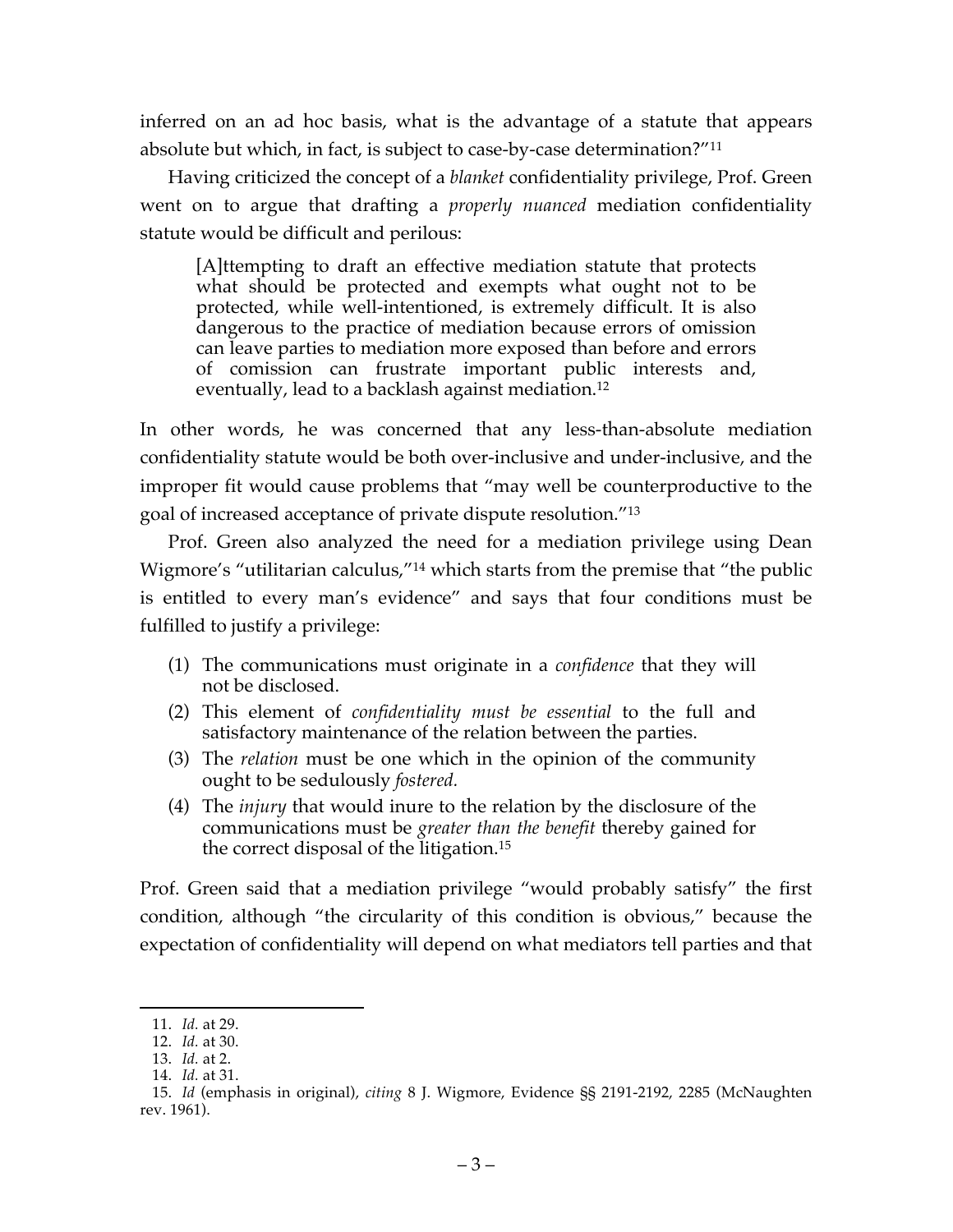in turn will depend on whether a privilege exists.16 Prof. Green considered it "doubtful" that a mediation privilege would satisfy the remaining conditions.17 He explained:

- Although most mediators assert that confidentiality is needed, there is no empirical proof that confidentiality is essential to mediation and mediation has flourished without a mediation privilege.
- There is no consensus that the relationship between parties and a mediator should be sedulously fostered; in fact, "a substantial and respectable body of opinion … holds that mediation and other informal methods of dispute resolution ought not be encouraged."
- Balancing the costs and benefits of disclosure of mediation communications may vary with the particular circumstances at hand, but precedents involving the executive privilege and the reporter's privilege make it "doubtful that courts will conclude that the balancing of interests called for by the fourth of the Wigmore conditions comes out in favor of a mediation privilege."18

Like Prof. Green, Prof. Reich argued that a mediation privilege lacks empirical support and fails the Wigmore test.<sup>19</sup> For those reasons, he concluded that the concept does not meet the "reason and experience" standard set forth in Federal Rule of Evidence 501 for recognition of a privilege, which he believes states should follow.20 He specifically urged that there should be a "presumption against privileges," because otherwise there would be a proliferation of privileges (such as a parent-child privilege, a sibling-sibling privilege, and a privilege between a guidance counselor and a minor student).21

Prof. Reich further argued that privileges "should only be applied to relationships of common interests," not to "a relationship of competing interests" as in the mediation context.22 He gave the following reason:

A party to a mediation may reveal information to the other side that causes damage to the receiving party. This injury is most likely to happen when one side lies to or misleads the other and the party receiving the information believes the misrepresentation or does

 <sup>16.</sup> *Id.* at 32.

<sup>17.</sup> *Id.*

<sup>18.</sup> *Id.* at 32-34.

<sup>19.</sup> Reich, *supra* note 6, at 251; see also *id.* at 209-20 (lack of empirical evidence), 221-30 (Wigmore analysis).

<sup>20.</sup> *Id.* at 201-09, 251.

<sup>21.</sup> *Id.* at 207-08.

<sup>22.</sup> *Id.* at 199.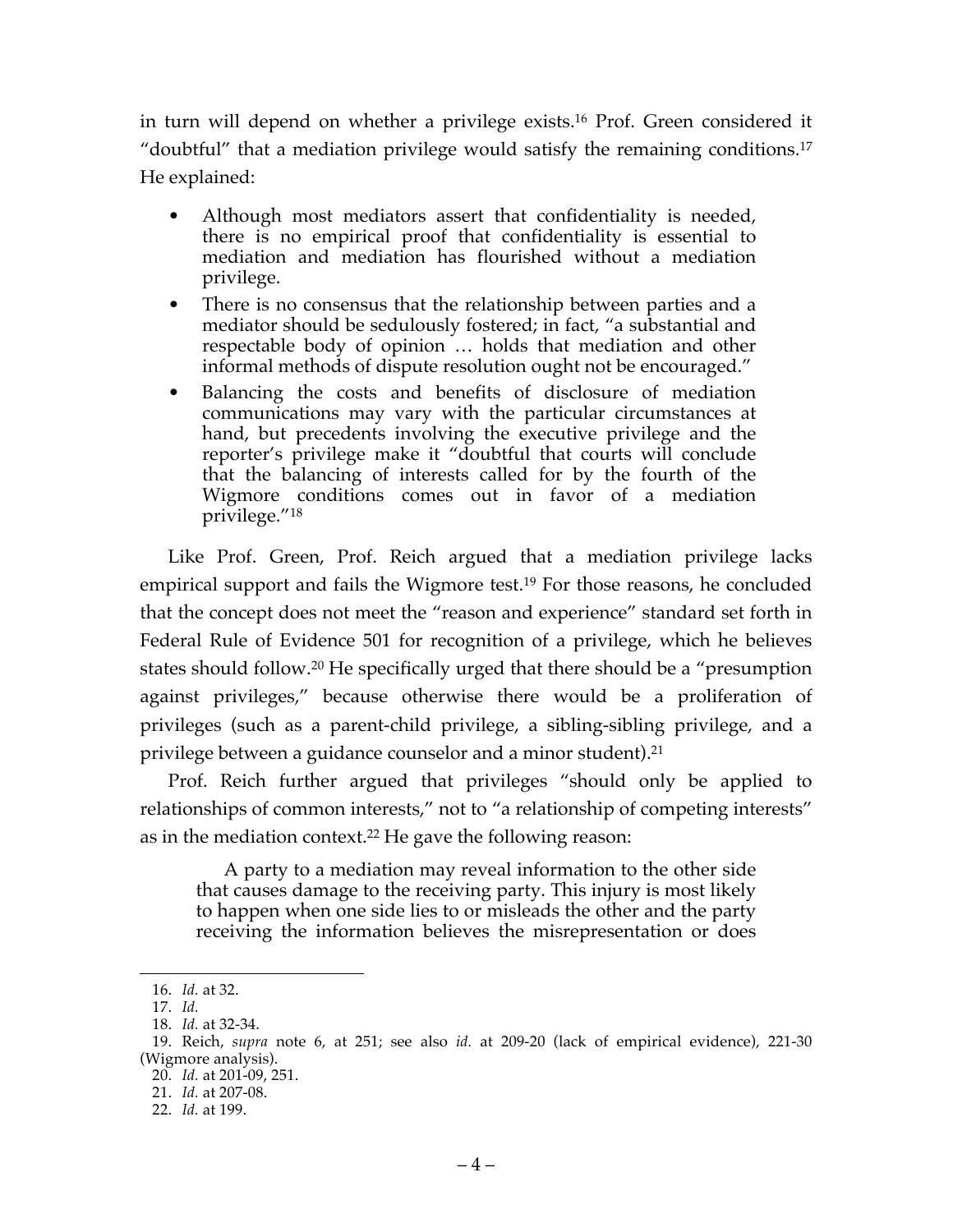not have the resources to examine the veracity of the statement. *In this context, the Privilege Against Disclosure may actually encourage parties to lie during mediation.* Their false statements cannot be used against them, for any purpose, at trial or in a similar forum because the privilege would prevent mediation communications from being introduced at subsequent adversarial proceedings.23

In short, he warned that a mediation privilege "allows parties in mediation to use privilege protection to injure other parties …."24

Prof. Hughes raised similar concerns, describing various hypotheticals in which a mediation privilege would impede accountability for misconduct.<sup>25</sup> One of his examples focuses on attorney misconduct: During mediation, an attorney admits having asked for the mediation solely for purposes of delaying trial.<sup>26</sup> Prof. Hughes questioned whether "mediation create[s] so much goodness that it overcomes the need of the bench and bar to regulate the courts and police its practitioners."27 He cautioned that "[u]nfortunately, mediation privileges hide misconduct such as this behind closed doors, forever, and preven[t] victimized third parties from obtaining evidence that would otherwise be available to them."28

Like Prof. Green, Prof. Hughes was dubious about the prospect of drafting a properly tailored mediation privilege. He wrote:

Privileges sacrifice potentially important evidence for subsequent legal proceedings and restrict public access to information that may be necessary to a democratic society. Of course, finely detailed exceptions to a mediation privilege could be crafted that would help overcome many problems. However, *numerous exceptions could well lead to an unpredictable privilege that would be more detrimental than no privilege at all.* Privileges containing many exceptions may generate false expectations which could be dashed during subsequent litigation, whereas mediation without privileges establishes a clear rule discouraging expectations and subsequent litigation.<sup>29</sup>

Prof. Hughes thus cautioned that until empirical data shows a connection between successful mediation and the existence of a mediation privilege, "the

28. *Id.*

 <sup>23.</sup> *Id.* at 239 (emphasis added).

<sup>24.</sup> *Id.* at 240.

<sup>25.</sup> See Hughes, *supra* note 7.

<sup>26.</sup> *Id.* at 15-16.

<sup>27.</sup> *Id.* at 16.

<sup>29.</sup> *Id.* at 15 (emphasis added, footnote omitted).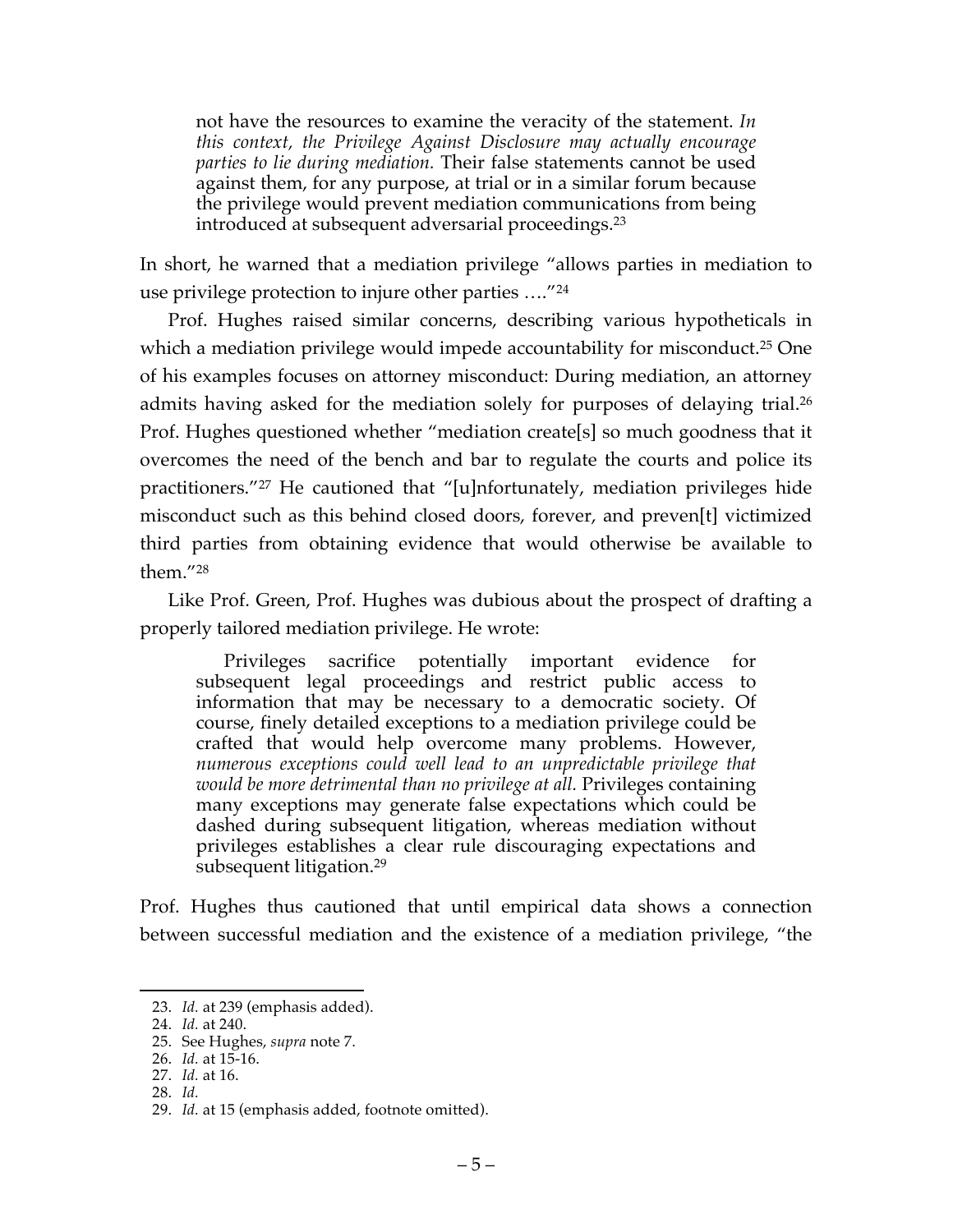arguments in favor of mediation privileges should not overcome the historical presumption favoring the availability of 'every person's evidence.'"30

# MEDIATION COMMUNICATIONS NEED SPECIAL PROTECTION

In contrast to Profs. Green, Reich, and Hughes, the prevailing scholarly view is that mediation communications need special protection to some degree.<sup>31</sup> In the course of this study, the Commission has already heard much about the reasons for taking that approach. We will not belabor the point here, but will just mention a few remarks that appear noteworthy.

A 1986 article in the *Journal on Dispute Resolution* gave five reasons for protecting mediation confidentiality:

*Effective mediation requires candor.…* Mediators must be able to draw out baseline positions and interests which would be impossible if the parties were constantly looking over their shoulders.…

*Fairness to the disputants requires confidentiality.*… Mediation … could be used as a discovery device against legally naive persons if the mediation communications were not inadmissible in subsequent judicial actions.…

*The mediator must remain neutral in fact and in perception.…* Court testimony by a mediator, no matter how carefully presented, will inevitably be characterized so as to favor one side or the other. This would destroy a mediator's efficacy as an impartial broker.

*Privacy is an incentive for many to choose mediation.* Whether it be protection of trade secrets or simply a disinclination to "air one's dirty laundry" in the neighborhood, the option presented by the mediator to settle disputes quietly and informally is often a primary motivator for parties choosing this process.

*Mediators, and mediation programs, need protection against distraction and harassment.* Fledging community programs need all of their limited resources for the "business at hand." Frequent subpoenas can encumber staff time, and dissuade volunteers from participating as mediators. Proper evaluation of programs requires

 <sup>30.</sup> *Id.* at 16.

<sup>31.</sup> See, e.g., Sarah Rudolph Cole, *Secrecy and Transparency in Dispute Resolution, Protecting Confidentiality in Mediation: A Promise Unfulfilled?,* 54 Kan. l. Rev. 1419, 1426-28; Phyllis Bernard, *Reply: Only Nixon Could Go To China: Third Thoughts on the Uniform Mediation Act,* 85 Marq. L. Rev. 113, 118-19 (2001); Ellen Deason, *The Quest for Uniformity in Mediation Confidentiality: Foolish Consistency or Crucial Predictability,* 85 Marq. L. Rev. 79, 80-84 (2001) (hereafter, "Deason (2001: *Quest for Uniformity*"); Kentra, *Hear No Evil, See No Evil, Speak No Evil: The Intolerable Conflict for Attorney-Mediators Between the Duty to Maintain mediation Confidentiality and the Duty to Report Fellow Attorney Misconduct,* 19976 B.Y.U. L. Rev. 715, 722-23 (1997); Kirtley, *The Mediation Privilege's Transition from Theory to Implementation: Designing a Mediation Privilege Standard to Protect Mediation Participants, the Process and the Public Interest,* J. Disp. Resol. 1, 8-10 (1995); Note, *Protecting Confidentiality in Mediation,* 98 Harv. L. Rev. 441, 444-46 (1984).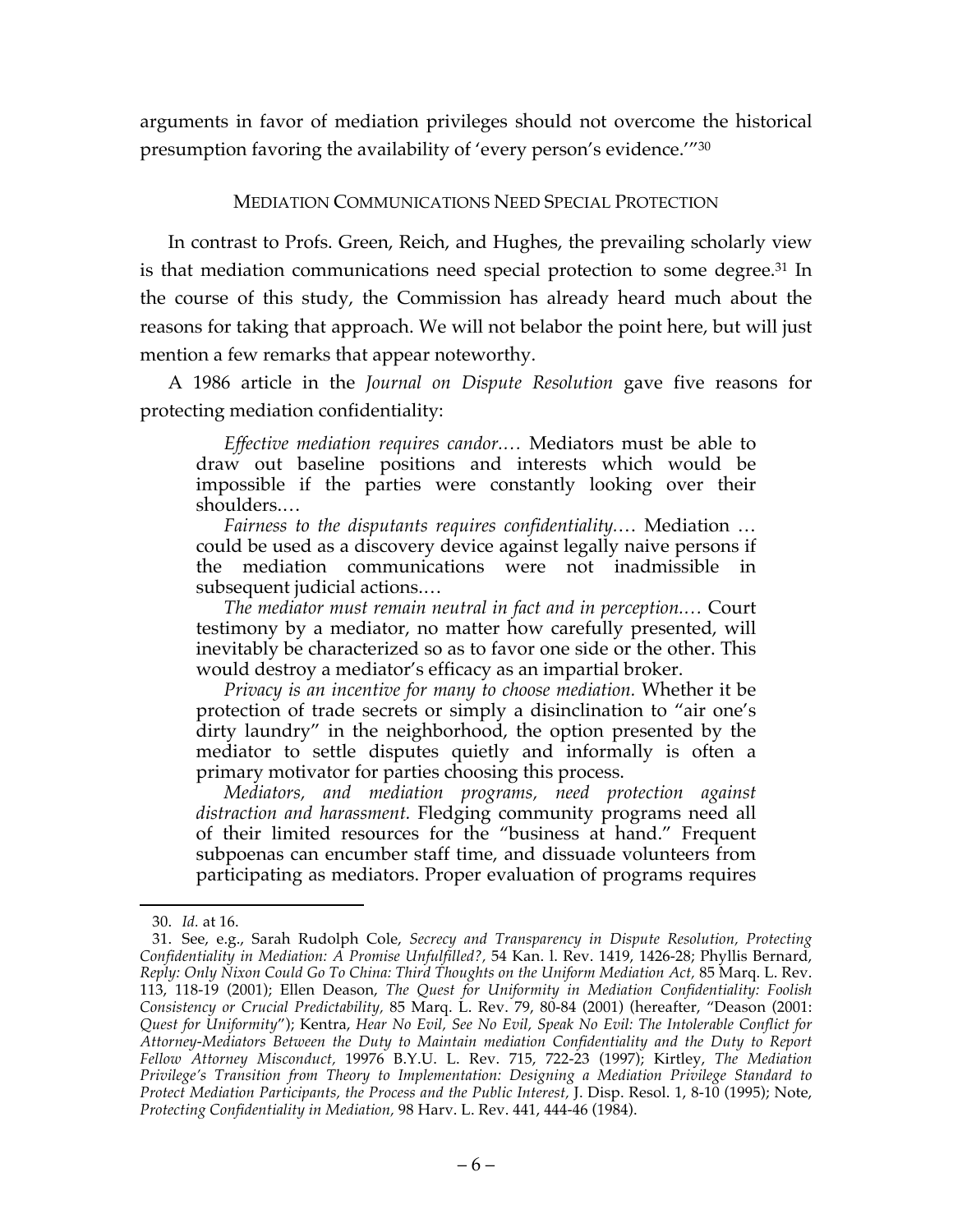adequate record keeping. Many programs, uncertain as to whether records would be protected absent statutory protection, routinely destroy them as a confidentiality device.<sup>32</sup>

In a later article, Prof. Alan Kirtley (University of Washington School of Law) made some of the same points, but expressed them perhaps more vividly:

Having no coercive power, a mediator is dependent upon increasing communication, if not trust, between disputants. The willingness of mediation parties to "open up" is essential to the success of the process.

The mediation process is purposefully informal to encourage a broad ranging discussion of facts, feelings, issues, underlying interests, and possible solutions to the parties' conflict.…

Under such circumstances, mediation parties often reveal personal and business secrets, share deep-seated feelings about others, and make admissions of fact and law. Without adequate legal protection, a party's candor in mediation might well be "rewarded" by a discovery request or the revelation of mediation information at trial. A principal purpose of the mediation privilege is to provide mediation parties protection against these downside risks of a failed mediation. Participation will diminish if perceptions of confidentiality are not matched by reality. Another critical purpose of the privilege is to maintain the public's perception that individual mediators and the mediation process are neutral and unbiased.33

Prof. Kirtley also contended that a mediation privilege satisfies the four-part Wigmore test. He wrote:

*As to the first factor,* we have seen that mediation predominately occurs in private settings and under circumstances in which the participants have agreed not to disclose their communications. Moreover, it is likely the mediator will have told the parties their discussions are confidential.…

*As to the second factor,* the overwhelming weight of scholarly authority supports the proposition that confidentiality is essential to the functioning of mediation. When asked to protect mediation communications in the absence of a privilege statute, nearly all courts have done so based upon a recognition of the critical role confidentiality plays in the functioning of the mediation process.…

For those states considering a mediation privilege, the best evidence of public opinion as to whether mediation relationships ought to be fostered is the flurry of legislative and court rule

 <sup>32.</sup> Lawrence Freedman & Michael Prigoff, *Confidentiality in Mediation: The Need for Protection,* J. Disp. Resol. 37, 38 (1986).

<sup>33.</sup> Kirtley, *supra* note 31, at 9-10 (footnotes omitted).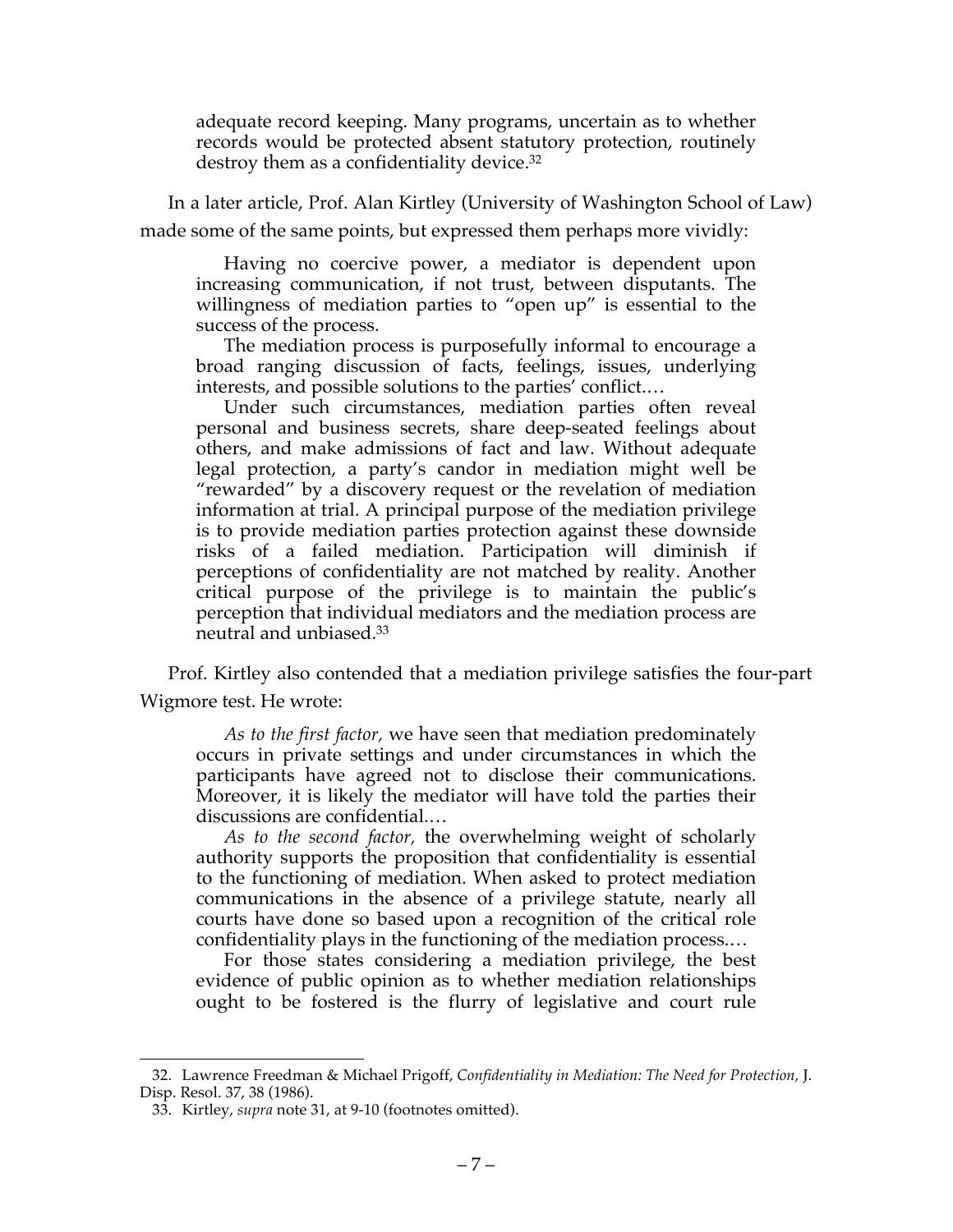activity creating mediation privileges in sister states.… *Condition three* of Wigmore's test is met.

*The fourth condition* requires a cost/benefit analysis.…

… The fourth condition can be met with a narrow rule of mediation privilege which reduces the loss of evidence to the justice system while maintaining the benefits of confidentiality for mediation where most appropriate.34

Prof. Ellen Deason (University of Illinois College of Law) has also written extensively about mediation confidentiality, noting its importance in fostering candid communications, maintaining the neutrality of the mediator, and "keeping the judging function separate from the mediation function" (by prohibiting disclosures from a mediator to a decision-maker).35 She especially emphasizes the importance of confidentiality in building "institutional trust" convincing mediation participants to trust in the mediation process enough to yield positive results, even though they do not trust each other.<sup>36</sup> In particular, she maintains that "legal requirements that protect confidentiality provide institutional trust by reducing the risk that one's adversary will expose sensitive information revealed in the course of mediation."37 As another author put it,

[C]onfidentiality facilitates mediation in the same way trust facilitates friendship. Confidentiality deprives the disputants of the ability to use the information they gain from the mediation to the detriment of the other party thus paving the way for meaningful interaction between the parties in a relatively non-threatening environment.38

According to Prof. Eric van Ginkel (Pepperdine University School of Law), the need for trust and therefore confidentiality is most acute with respect to the mediated dispute, and becomes more attenuated once that dispute is settled.<sup>39</sup>

 <sup>34.</sup> *Id.* at 15-18 (emphasis added, footnotes omitted).

<sup>35.</sup> Deason (2001: *Quest for Uniformity*), *supra* note 31, at 80-84.

<sup>36.</sup> Deason, *Secrecy and Transparency in Dispute Resolution: The Need for Trust as a Justification for Confidentiality in Mediation: A Cross-Disciplinary Approach,* 54 Kan. L. Rev. 1387, 1414 (2006).

<sup>37.</sup> *Id.* at 1416-17.

<sup>38.</sup> Kent Brown, *Comment, Confidentiality in Mediation: Status and Implications,* 1991 J. Disp. Resol. 307 (1999); see also Cole, *supra* note 31, at 1427 (Mediation confidentiality "works as a trust substitute — prohibiting parties from using mediation communications in subsequent proceedings dramatically reduces the likelihood and chilling potential of party disclosures."); Joseph Paulk, *So You Want to be a Mediator? Realistic Considerations for Attorneys Considering Becoming Mediators,* 35 Tulsa L.J. 325, 328 (2000) ("The cornerstone of a successful mediator in the eyes of the parties can best be summarized as trust.… The linchpin of parties' trust is that a neutral mediator will maintain the confidentiality of the parties both before, during, and after the mediation proceeding.").

<sup>39.</sup> See Memorandum 2014-46, pp. 4-7 & Exhibit pp. 4-9.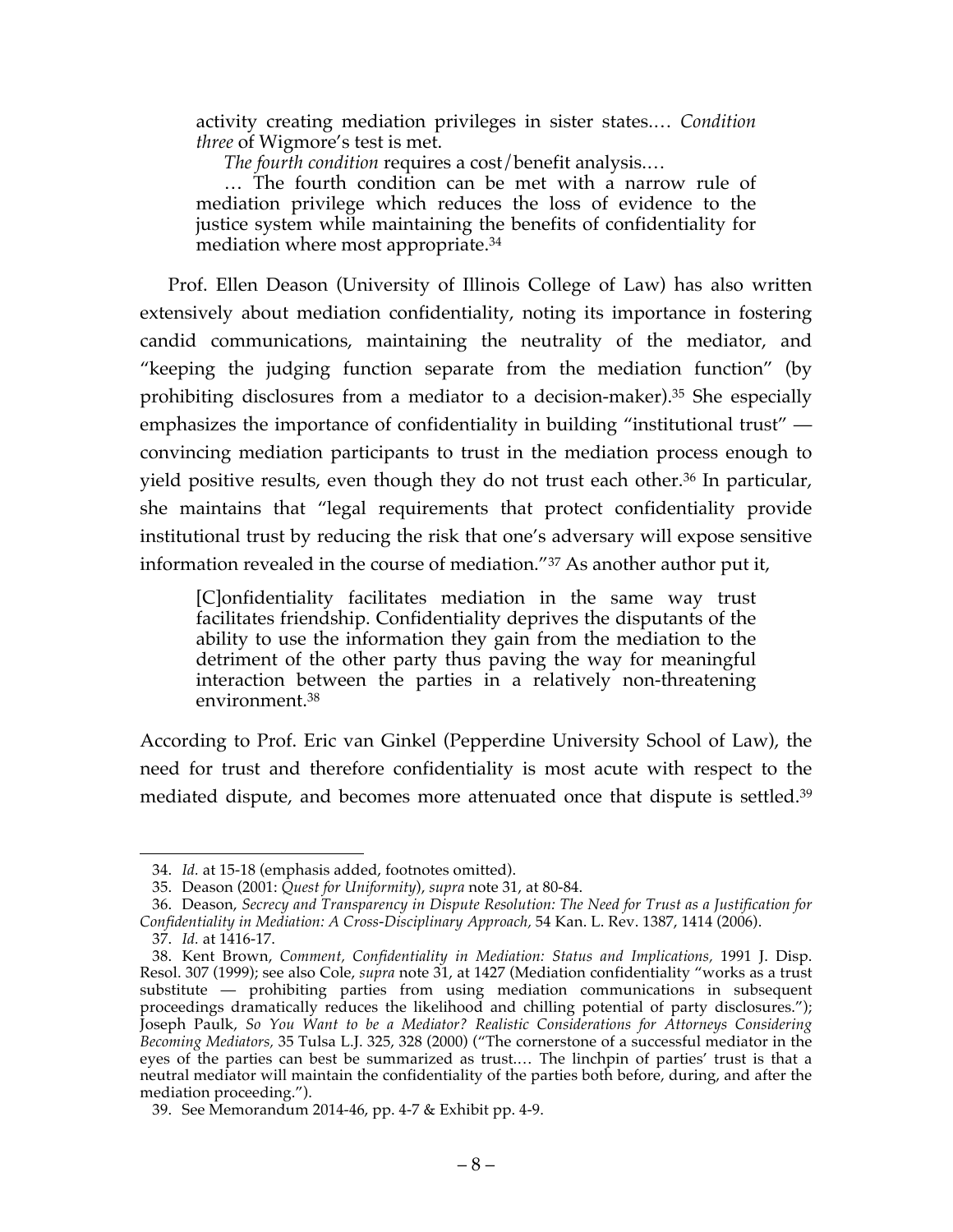Prof. Sarah Cole (Ohio State University) appears to take a similar view,<sup>40</sup> but she says that "mediation communications are important to parties even when they are not the central focus of the litigated case" and courts should retain discretion to sanction improper disclosures even "in peripherally related proceedings."41

Prof. Phyllis Bernard (Oklahoma City University School of Law) made a different point about the importance of mediation confidentiality. She argued that unless there is empirical proof that mediation confidentiality is unnecessary, laws should continue to protect mediation communications, because "the expectation of confidentiality constitutes a single feature that distinguishes negotiated settlement and its corollary, mediation, from litigation."42 In her view, if confidentiality were "lost or significantly compromised, a serious question would arise as to whether these ADR processes can continue to offer a genuine alternative to the court room."43

Prof. Bernard explained that if mediation communications could later be used against a participant, mediation would be "a setting where parties undertook the risks of litigation without the protections of the judge's presence and applicable court rules, as well as perhaps without the protections of the substantive law and legal counsel."44 In other words, she feared that "mediation without the presumption of confidentiality might produce precisely the type of 'second-class justice' that is so vigorously argued against by [ADR] critics."45 She questioned whether people would continue to voluntarily use mediation if it was coercive and disempowering, a "pale imitation of trial" or "non-binding arbitration in disguise."46

### DEGREE OF CONFIDENTIALITY

Much of the scholarly literature on mediation confidentiality concerns what type and extent of protection to provide. For example, scholars have commented on issues such as:

• How important is it to have a mediation confidentiality provision that allows mediation participants to predict whether their

 <sup>40.</sup> Cole, *supra* note 31, at 1450-51.

<sup>41.</sup> *Id.* at 1450 n.142.

<sup>42.</sup> Bernard, *supra* note 31, at 118.

<sup>43.</sup> *Id.*

<sup>44.</sup> *Id.* at 118-19.

<sup>45.</sup> *Id.* at 118.

<sup>46.</sup> *Id.* at 120.